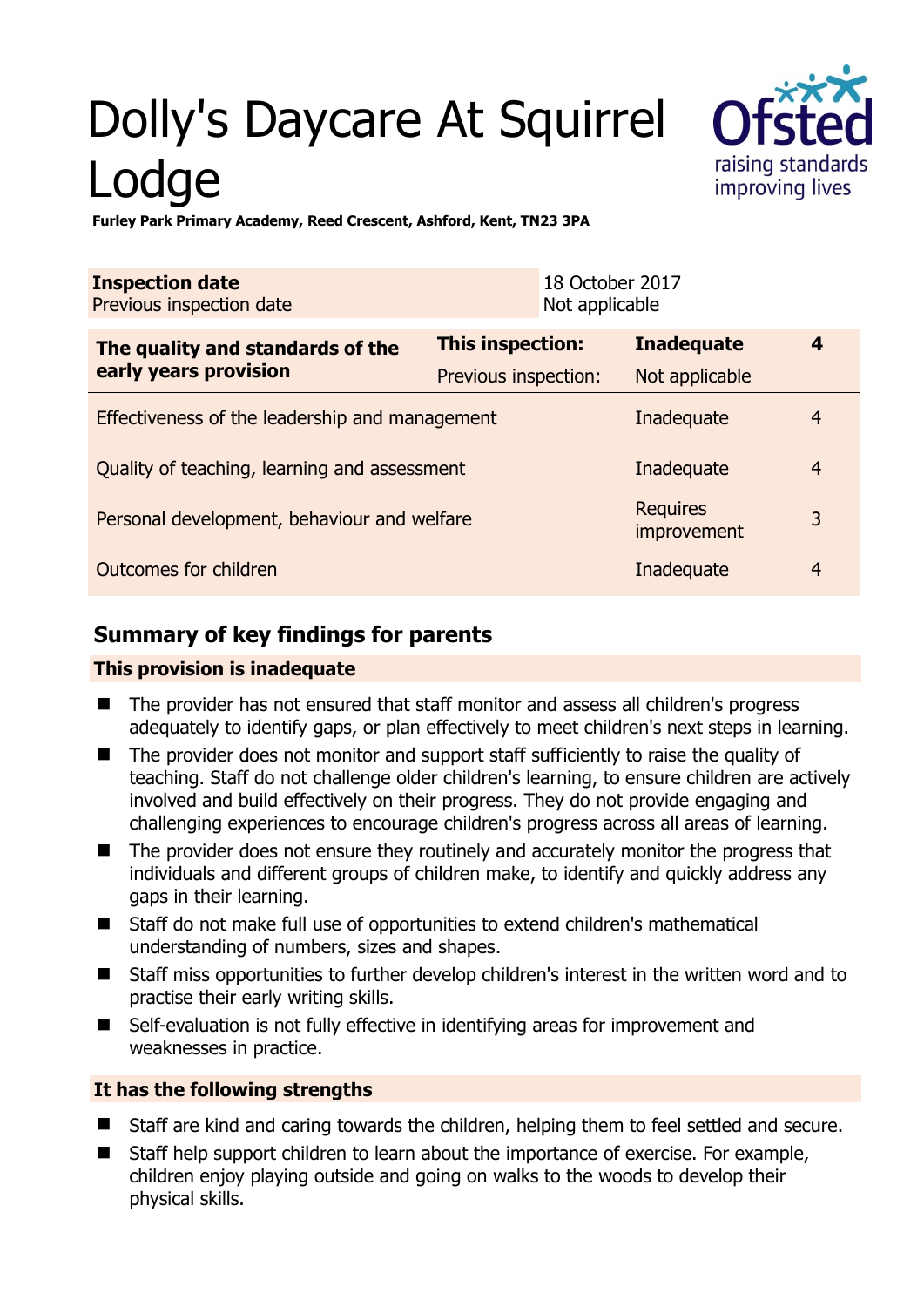## **What the setting needs to do to improve further**

#### **To meet the requirements of the early years foundation stage the provider must:**

|                                                                                                                                                       | <b>Due Date</b> |
|-------------------------------------------------------------------------------------------------------------------------------------------------------|-----------------|
| improve the assessments of children's progress to help staff<br>effectively plan for and meet children's next steps in their learning                 | 19/11/2017      |
| develop staff skills, knowledge and practice to ensure older<br>children receive a good level of teaching experiences that help<br>them make progress | 19/11/2017      |
| ensure staff plan enjoyable and challenging experiences for each<br>child across all areas of learning.                                               | 19/11/2017      |

#### **To further improve the quality of the early years provision the provider should:**

- $\blacksquare$  strengthen the tracking and monitoring system to effectively track the learning progress of individuals and different groups of children
- make the most of opportunities to develop children's interest in mathematics to extend their learning further
- **P** provide children with a wider range of reading and writing materials to support their literacy development in all areas of their play
- $\blacksquare$  strengthen the use of self-evaluation to identify weaknesses in practice, to target areas for improvement and raise outcomes for children.

#### **Inspection activities**

- The inspector discussed the managing of the nursery with the provider.
- The inspector sampled a range of documentation, including children's learning and development records, staff recruitment, safeguarding policies and procedures, and selfevaluation.
- The inspector took into account the views of parents spoken to on the day of the inspection and from written information.
- $\blacksquare$  The inspector carried out a joint observation with the manager.
- The inspector observed staff interactions with children and spoke to staff and children at suitable times throughout the inspection.

**Inspector**  Sara Garrity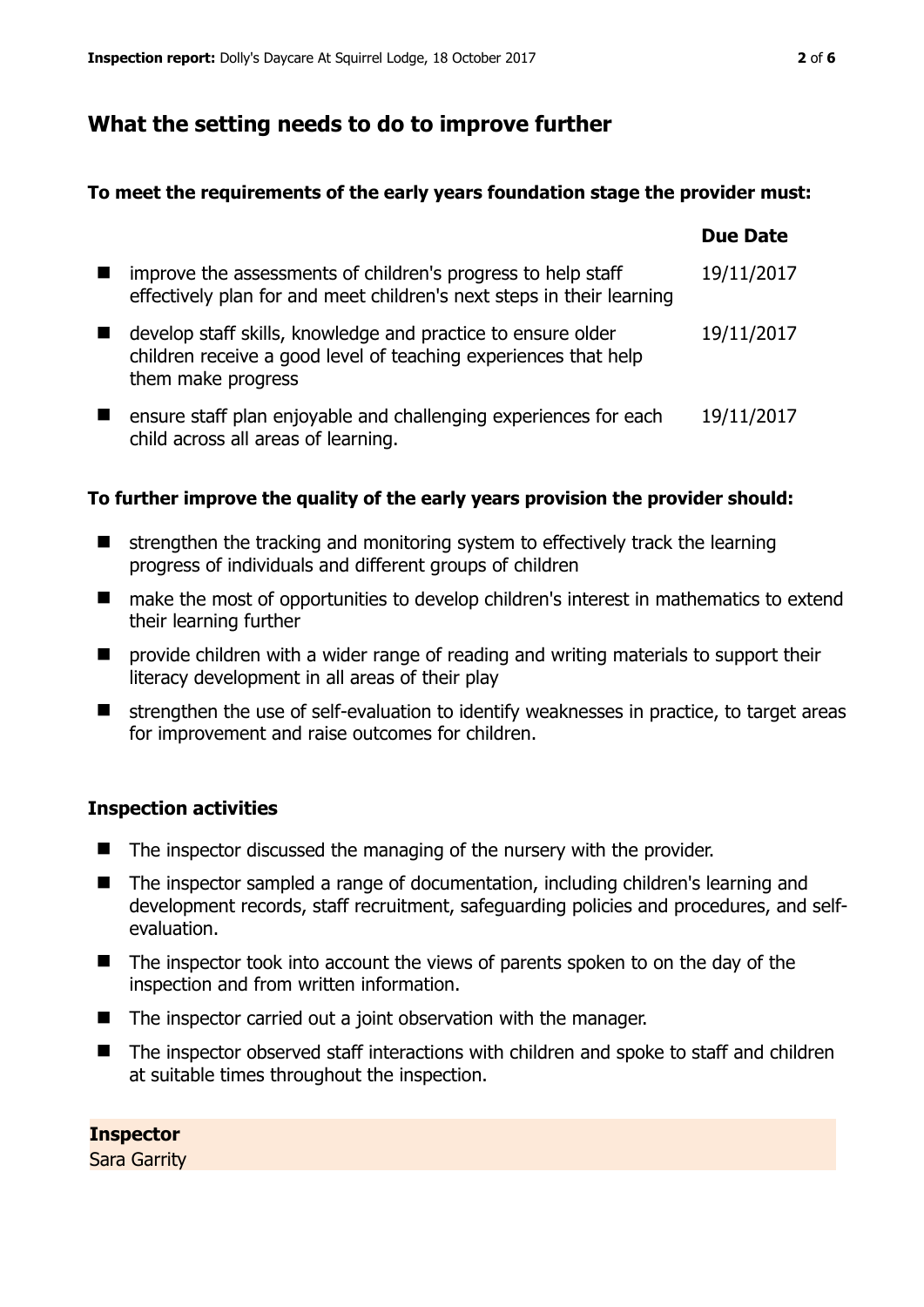# **Inspection findings**

#### **Effectiveness of the leadership and management is inadequate**

The provider has failed to make sure staff have a secure understanding of how to assess children's progress. For example, some staff do not cover all areas of learning when planning for children's next steps in learning. The manager and deputy are new in post. The manager has begun to carry out ongoing supervision to identify staff training needs. However, this is not currently effective in ensuring all staff have the required knowledge and skills to provide good-quality teaching and learning experiences to improve outcomes for all children. For example, staff do not allow children to play an active role in group activities. The provider does not have sufficient information to enable her to track and monitor the learning progress of individuals and specific groups of children, to help ensure every child receives the support they need. There are clear weaknesses in the way the provider evaluates the provision. For example, she identified that the older children were not sufficiently challenged last term; however, she has not adequately addressed this situation. The provider has failed to identify where improvements in practice are needed. However, she demonstrates a willingness to work hard to improve the overall effectiveness of the nursery. The provider has not monitored staff tracking of their individual key children. For instance, not all areas of the curriculum have been observed by staff to ensure they are checking children's progress across all areas of learning. The manager has links with other early years professionals to help support children moving on to school. Staff have positive relationships with parents to help them provide a continuity of care for children. Safeguarding is effective. The provider and staff have a sound understanding of their responsibility to safeguard children. The manager ensures staff are deployed effectively around the nursery to supervise children and keep them safe.

#### **Quality of teaching, learning and assessment is inadequate**

Staff do not carry out accurate observations and assessments. They are not able to identify children's next steps in their development and address any gaps in their learning. They do not plan challenging experiences that motivate children to learn and enable them to make good progress across all areas of learning. For instance, staff are not aware when children are not engaged in purposeful play. Staff do not consistently support children to develop their mathematical skills, such as learning to compare sizes and shapes and explore numbers through counting. Older children are not given sufficient opportunities to practise their early writing skills to develop their interest in literacy. Staff do not fully ensure that the learning needs of children who speak English as an additional language are promoted. However, they do value children's home languages and use simple key words.

#### **Personal development, behaviour and welfare require improvement**

Staff do not provide older children with a suitably stimulating learning environment. For example, they provide baby books for older children to look at. Children are not given sufficient opportunities to see an environment rich in print. Staff provide children with healthy snacks and are aware of how to meet the needs of children who have food intolerances or allergies. Staff are good role models for children. Children's behaviour is appropriate for their age. Staff help children to value their own and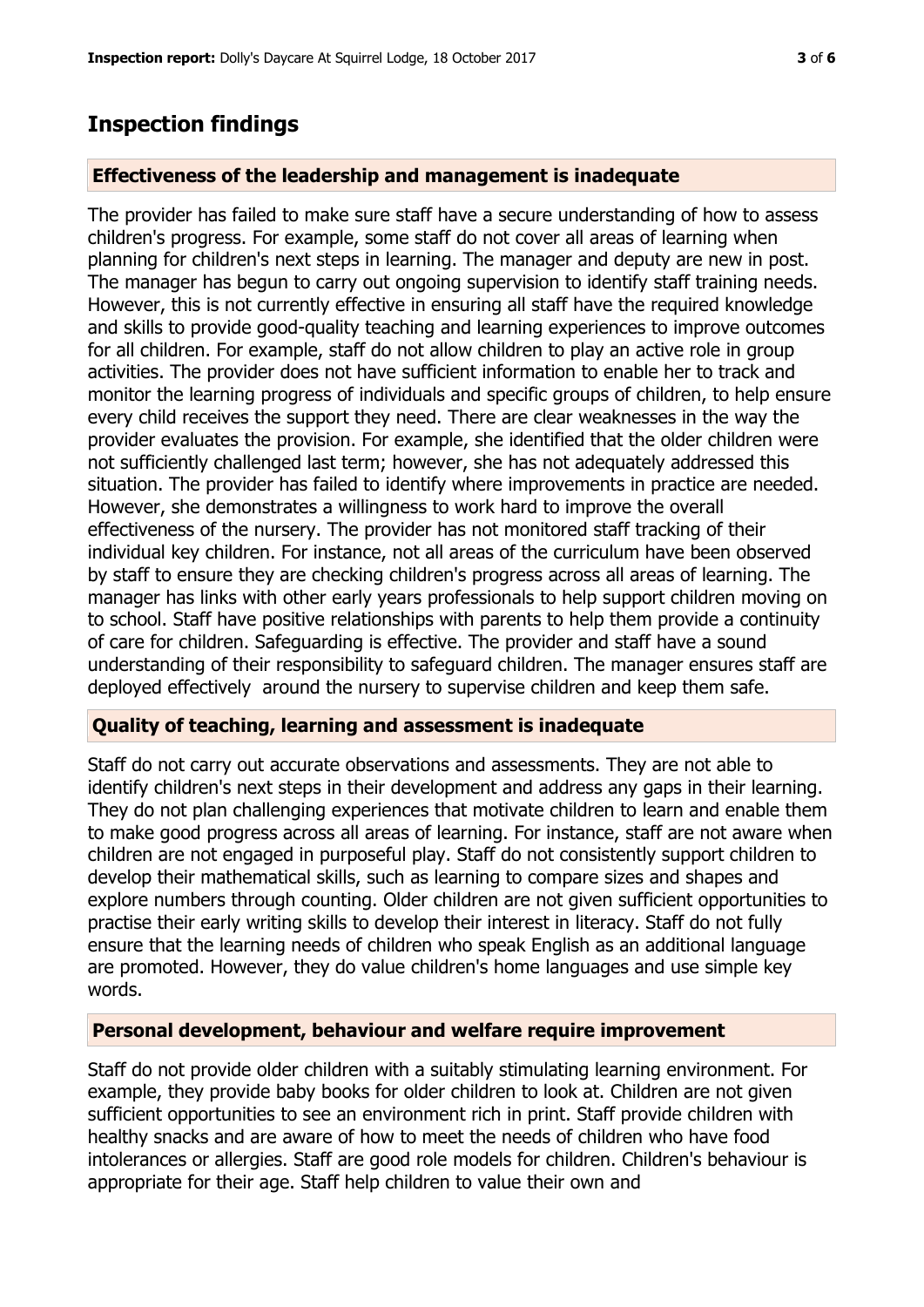other people's cultures. For instance, children make candleholders to celebrate Diwali. Staff support the individual care needs of children well.

#### **Outcomes for children are inadequate**

Not all children are adequately challenged in their play and this has a significantly negative impact on their learning progress. Older children are not provided with sufficiently engaging activities that motivate them to learn. For example, they are not allowed to help measure out the ingredients while making dough. Children are not making the progress they are capable of in their learning and development to ensure they are well prepared for the next stage in their learning and for the move to school.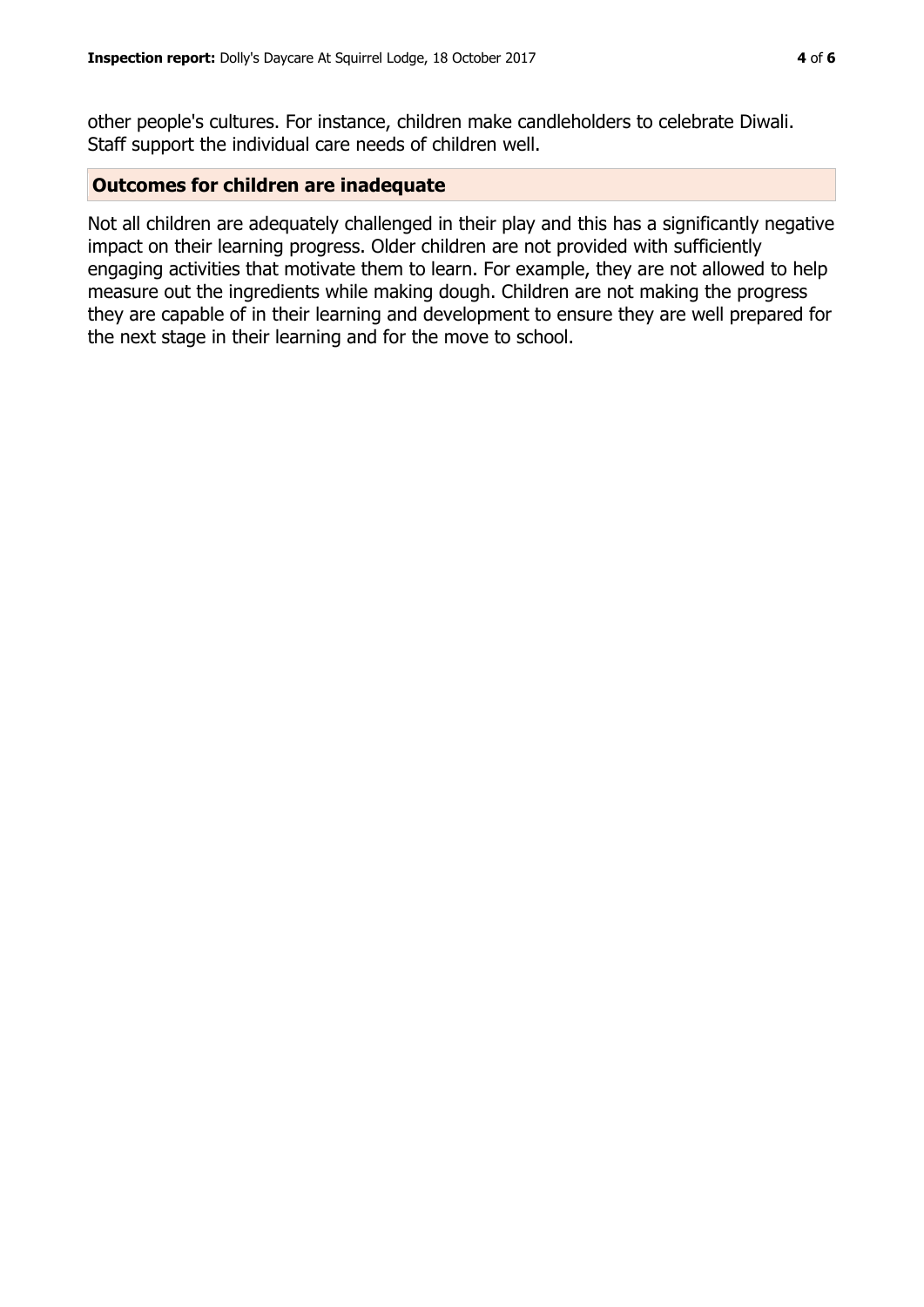# **Setting details**

| Unique reference number                             | EY491027                 |
|-----------------------------------------------------|--------------------------|
| <b>Local authority</b>                              | Kent                     |
| <b>Inspection number</b>                            | 1025840                  |
| <b>Type of provision</b>                            | Full-time provision      |
| Day care type                                       | Childcare - Non-Domestic |
| <b>Registers</b>                                    | Early Years Register     |
| <b>Age range of children</b>                        | $2 - 4$                  |
| <b>Total number of places</b>                       | 28                       |
| <b>Number of children on roll</b>                   | 32                       |
| <b>Name of registered person</b>                    | Dolly's Daycare Limited  |
| <b>Registered person unique</b><br>reference number | RP911240                 |
| Date of previous inspection                         | Not applicable           |
| <b>Telephone number</b>                             | 01233 661199             |

Dolly's Daycare at Squirrel Lodge registered in 2015 and is one of two nurseries run by the same owners. The nursery operates in Ashford, Kent. It is open Monday to Friday from 8am to 4pm, during term time only. The provider receives funding for the provision of free early education for children aged two, three and four years. The nursery employs eight staff, including the two owners. Of these, six staff hold relevant early years qualifications at level 3 or level 4 and one of the nursery owners holds a level 6 qualification in early years.

This inspection was carried out by Ofsted under sections 49 and 50 of the Childcare Act 2006 on the quality and standards of provision that is registered on the Early Years Register. The registered person must ensure that this provision complies with the statutory framework for children's learning, development and care, known as the early years foundation stage.

Any complaints about the inspection or the report should be made following the procedures set out in the guidance 'Complaints procedure: raising concerns and making complaints about Ofsted', which is available from Ofsted's website: www.gov.uk/government/organisations/ofsted. If you would like Ofsted to send you a copy of the guidance, please telephone 0300 123 4234, or email enquiries@ofsted.gov.uk.